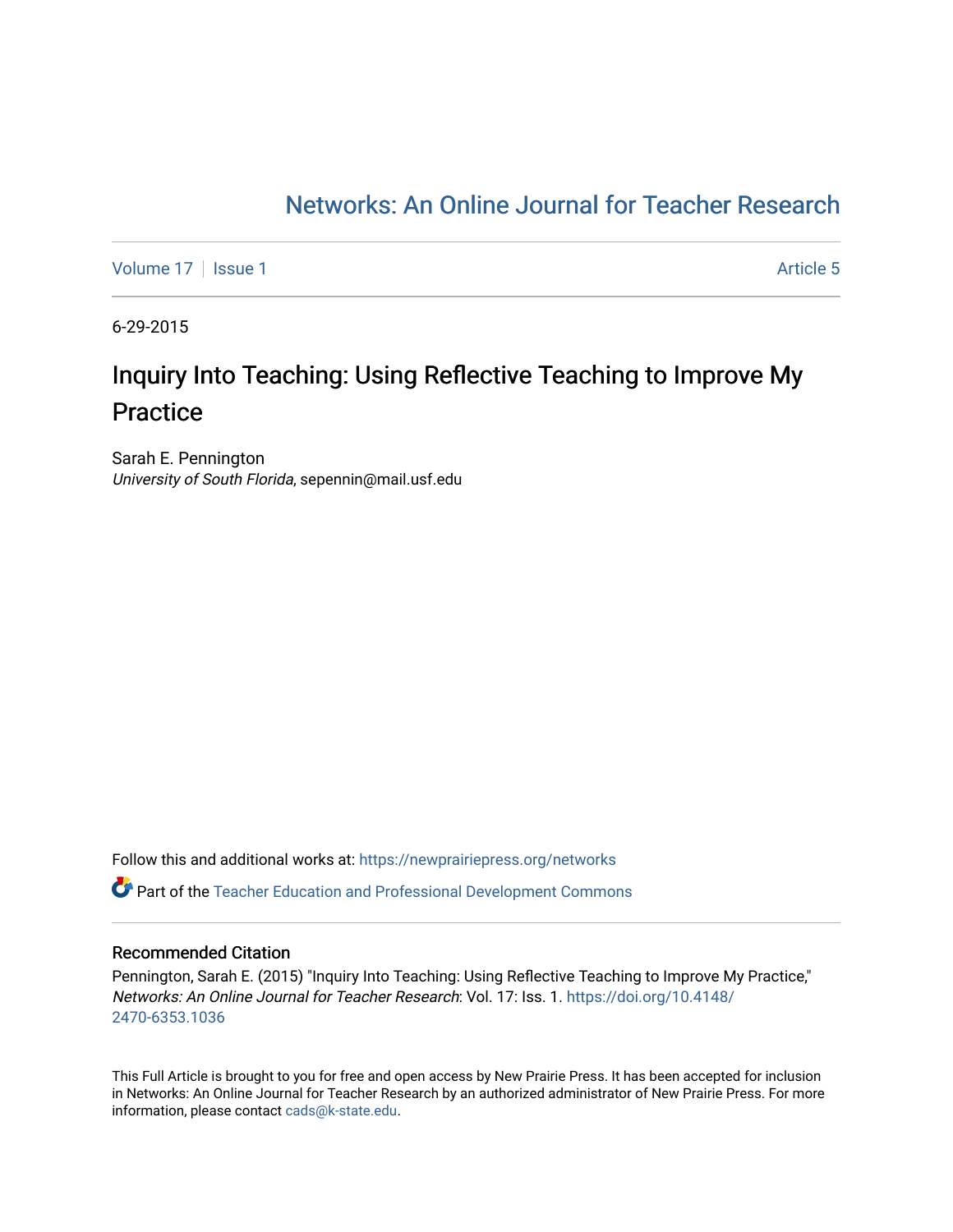

An On-line Journal for Teacher Research

# **Inquiry Into Teaching: Using Reflective Teaching to Improve My Practice**

### **Sarah E. Pennington**

University of South Florida

#### **Abstract**

How effective is reflective teaching in increasing the engagement and achievement of pre-service teachers when utilized by a first-year college instructor? This article documents a practitioner inquiry project in which I reflected both on my own observations and student feedback regarding what teaching methods were most beneficial in an undergraduate elementary education class. Data included student feedback, personal researcher journal entries, student quiz scores, and format for presenting material in class. Pre-service teacher engagement and learning were both enhanced by integration of videos, activities, and higher level questions into class sessions. The results of this research affirm the power of reflective teaching while also reflecting the need to more actively engage pre-service teachers in this practice.

As a new instructor at the college level, I came in with preconceived notions based on my own previous experiences of what teaching undergraduate students looks like. These prior experiences included a great deal of lecture, independent work, and whole class discussion of the material within each class session. However, as a reflective practitioner, I pushed myself to question those notions and search for more effective methods and strategies. This perspective of the reflective practitioner aligns with Dewey's (1904) statement that one who truly wishes to "grow as a teacher" must be a "student of teaching" (p. 791), reflecting on their own practice and continuing to seek for and learn as much as possible about pedagogy, content, the needs of their students, etc. I sought to analyze my own teaching, determine its effectiveness, and actively engage in improving my strategies to benefit my students.

The idea of basing current teaching behavior on the behavior of one's previous teachers is written about extensively in the literature and is described as the apprenticeship of

observation. Lortie's (1975) notion of "apprenticeship of observation" (p. 61) has been regularly cited in studies of teaching and teacher education across subject areas. A most often quoted remark is that the average pre-service teacher has spent 13,000 hours in direct contact with classroom teachers by the time he or she graduates from high school. This catchphrase is echoed by Heaton and Mickelson's (2002) claim that "teachers teach the way they were taught" (p. 51). This concept seeks to explain why there may be a lack of influence of teacher education programs on shifting or challenging preservice teachers' existing beliefs and practices. This concept also suggests that doctoral students who are given teaching assignments may draw on the apprenticeship of observation from their own teacher preparation when teaching pre-service teachers. Without disrupting prior views of what it means to prepare and teach prospective teachers, doctoral students will likely not engage in reform or innovation in course content and delivery. This lack of innovation is then passed on to the pre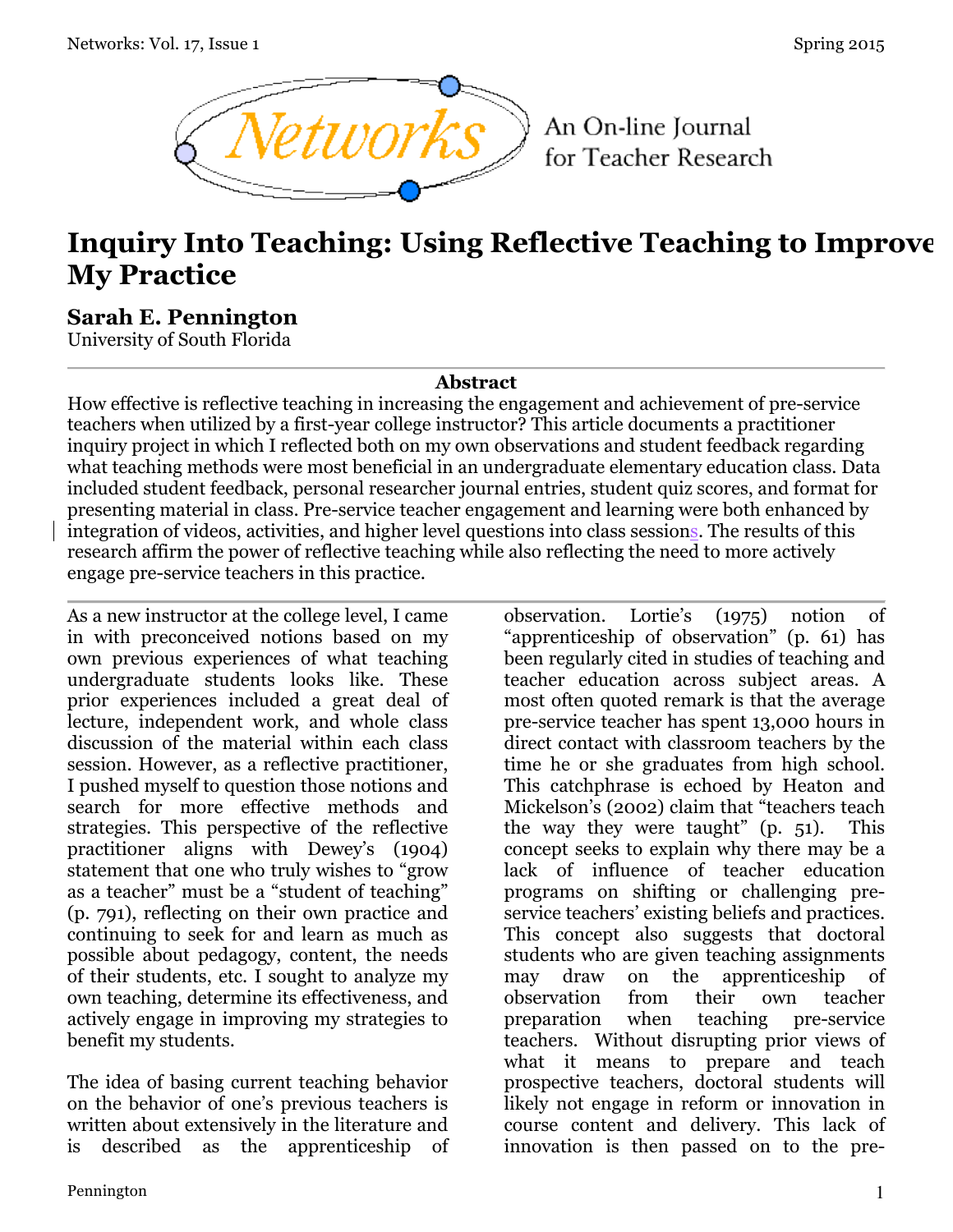service teachers who continue teaching students using the same strategies and approaches they have experienced themselves, regardless of how effective or ineffective these strategies may be.

Equally important was my interest in teacher reflection. By putting the idea of reflective practice into action, "teachers play a vital role in enhancing their own professional growth and, ultimately, the experience of schooling" (Dana & Yendol-Hoppey, 2009, pp. 7-8). I feel that this statement holds true at every level of education, but is especially pertinent for teacher educators to consider as their practices serve as a model for the pre-service teachers under their guidance. In the main textbook for the course Reading and Learning to Read, one of the first points made to the reader is that "excellent teachers…teach these skills explicitly – often through modeling and demonstration" (Cunningham & Allington, 2011, p. 9). As a teacher educator, I must also keep this in mind with the pre-service teachers who are my students, modeling the skills and strategies I wish them to use and internalize.

The third item informing my inquiry was my belief in student participation in assisting me at becoming the best teacher I can be. As a part of assuring that my reflection was systematic and intentional, in this inquiry I relied on pre-service teachers' feedback as a source of data for my inquiry. I agree with McIntyre, Pedder, and Rudduck (2005), who based their work around two premises: all students have a right to be consulted about their education and have their ideas considered and that consulting students about methods and learning is important to help schools and teachers improve their practice. In teaching pre-service teachers, I feel it is important to not only model strategies and methods for teaching content knowledge, but also serve as a model for building a reflective stance in one's own practice and on recognizing the needs of one's students, showing the pre-service teachers "the pedagogic…value that 'listening to learners' brings" (Kidd, 2012, p. 20). In

asking for and acting upon feedback from the pre-service teachers in my class, I was able to accomplish those aims. In sum, I found my inquiry emerged at the intersection of my own apprenticeship of observations, the role of reflection, and the integration of student feedback into my on-going inquiry into my teaching. The purpose of this inquiry is to determine how systematically and intentionally reflecting on my own strategies and methods of teaching Reading & Learning to Read influenced the pre-service teachers' engagement and achievement in class. Students who are engaged are involved in learning at a deeper level, as opposed to the unengaged student, who will "take a 'surface' approach to learning" (Hocking, Cooke, Yamashita, McGinty, & Bowl, 2008). Within this study, I gauged achievement through preservice teacher quiz scores. Engagement was defined as being actively involved in class discussions and other activities.

## **Method**

This study is situated within the teacher research paradigm, defined as "systematic, intentional inquiry by teachers about their own…classroom work" (Lytle & Cochran-Smith, 1993, pp. 23-24) and was designed to inform my own practice and enhance preservice teacher learning. In particular, this study fits within the broad category of teacher empirical research, involving the collection of data about my own classroom practices, which I then analyzed and interpreted (Lytle & Cochran-Smith, 1993). The goal of this study, within the realm of teacher research, was to gain insight into my own practice in order to make changes to benefit my students (Dana & Yendol-Hoppey, 2009). The research question driving my study was, "In what ways do the changes I make in teaching Reading and Learning to Read Course, based on student feedback and my own observations/reflections, influence pre-<br>service teachers' engagement and teachers' engagement and achievement within the class?"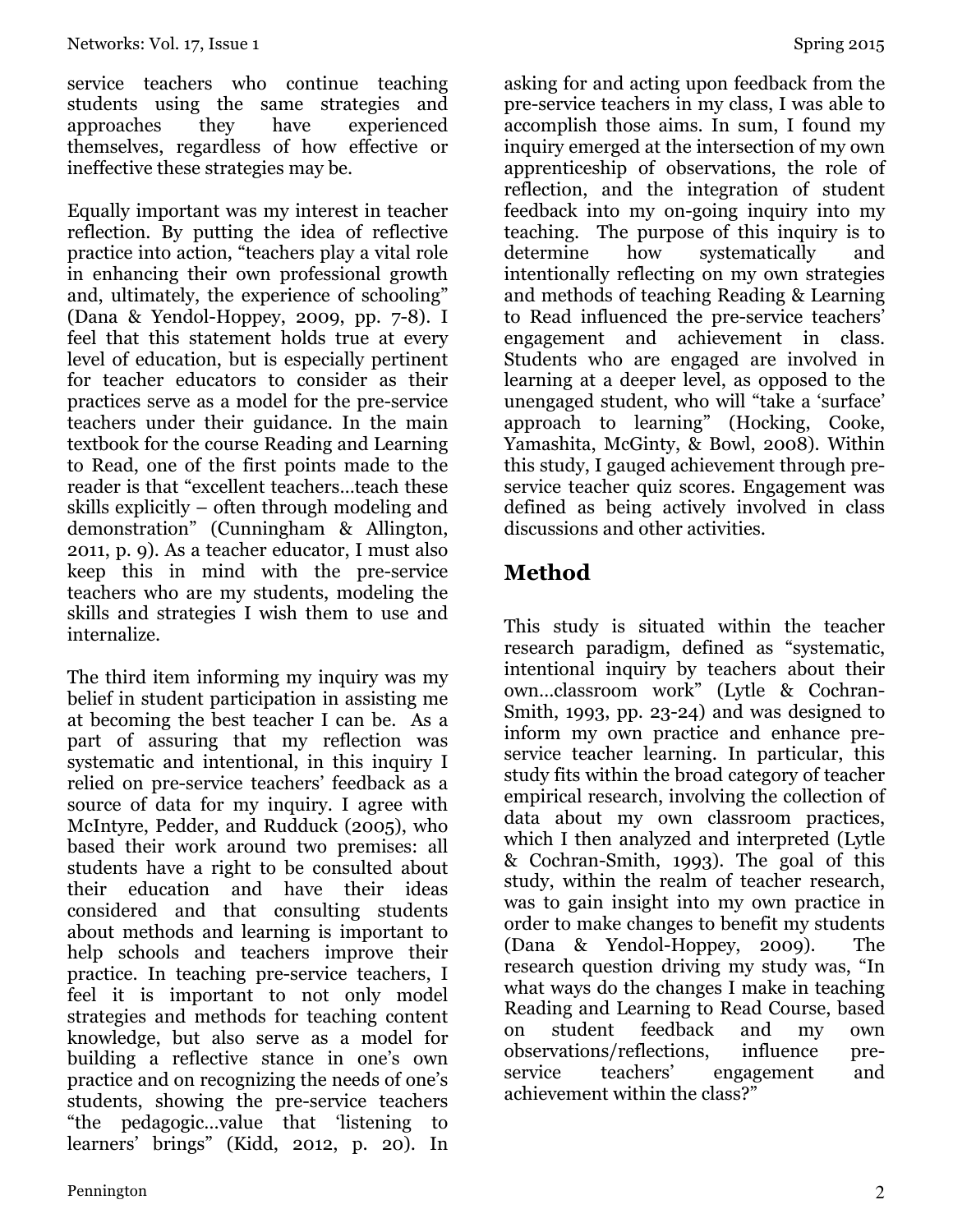#### **Context**

This particular semester, my first as a teacher of pre-service teachers, I taught two sections of Reading & Learning to Read at a research university on the Gulf Coast of Florida. This class is intended to teach pre-service teachers about the process of learning to read, the various foundational pillars of literacy including phonemic awareness, phonics, comprehension, fluency, and vocabulary, as well as strategies and methods for teaching these skills to diverse populations of students in an elementary setting. Students complete assignments that include the use of Running Records to gauge student growth and pinpoint areas of concern in reading, the creation of lesson plans that integrate literacy into various content areas, and analysis of lessons and activities built around the pillars of literacy.

During the first class meeting in August, much of the class session for both sections was spent with me at the front of the room presenting information to the class utilizing a PowerPoint. I began by asking students to introduce themselves, moved on to an overview of the syllabus, and then brought in our first reading of the semester. Students read the article in small groups and worked in those groups to create a graphic that reflected their understanding of the article. There was little discussion as students read and created their group visual, and as I had groups share their finished product, there was little conversation, as everyone's visual was essentially the same. Class continued with a short video for the students to watch, identifying various elements of literacy education within the video. Again, there was little discussion, as the questions asked were basic questions asking students to identify what they saw, with no further thought required. Although the students left class smiling and commenting that they were looking forward to the rest of the semester, I felt unsatisfied.

The students in both sections of this class were all juniors in college and members of a cohort in elementary education. There were

nineteen students in one section (14 Caucasian, 3 Hispanic, 1 Asian, and 1 African American) and twenty-seven in the second section (16 Caucasian, 9 Hispanic, and 2 African American). Within these two class sections, five students identified themselves as having been English Language Learners at some point during their K-12 education, with Spanish being the first language for all five. Students in both sections ranged in age from early 20s to early 40s. There were two males in each section of the class. The cohort model, then in its first year at this university, allows students to move through the program with a consistent group of peers and work within the same collaborating school for the majority of their internship experiences.

### **Data Collection**

Within this class, a great deal of naturally occurring student data was available to the instructor and this data was used to inform my inquiry. For example, within the course pre-service teachers' achievement was gauged through in-class quizzes on the material covered. In these quizzes, students were asked to apply the material that had been taught to hypothetical teaching situations. Thus, achievement was based not on solely being able to repeat what was learned in class, but to apply it to actual teaching situations that pre-service teachers may encounter as they move through the levels of their internship experience and into their own classrooms. Engagement, which I defined as being actively involved in class discussions and other activities, was gauged both through pre-service teacher feedback and through my observations of the pre-service teachers during each class session. I kept a legal pad nearby during class sessions and noted activities, questions, and strategies that had high levels of active pre-service teacher participation, reflecting on these notes in my journal each week.

Pre-service teachers' feedback was collected through in-class discussions, informal in-class surveys, and one-on-one conversations with students. I began collecting feedback from the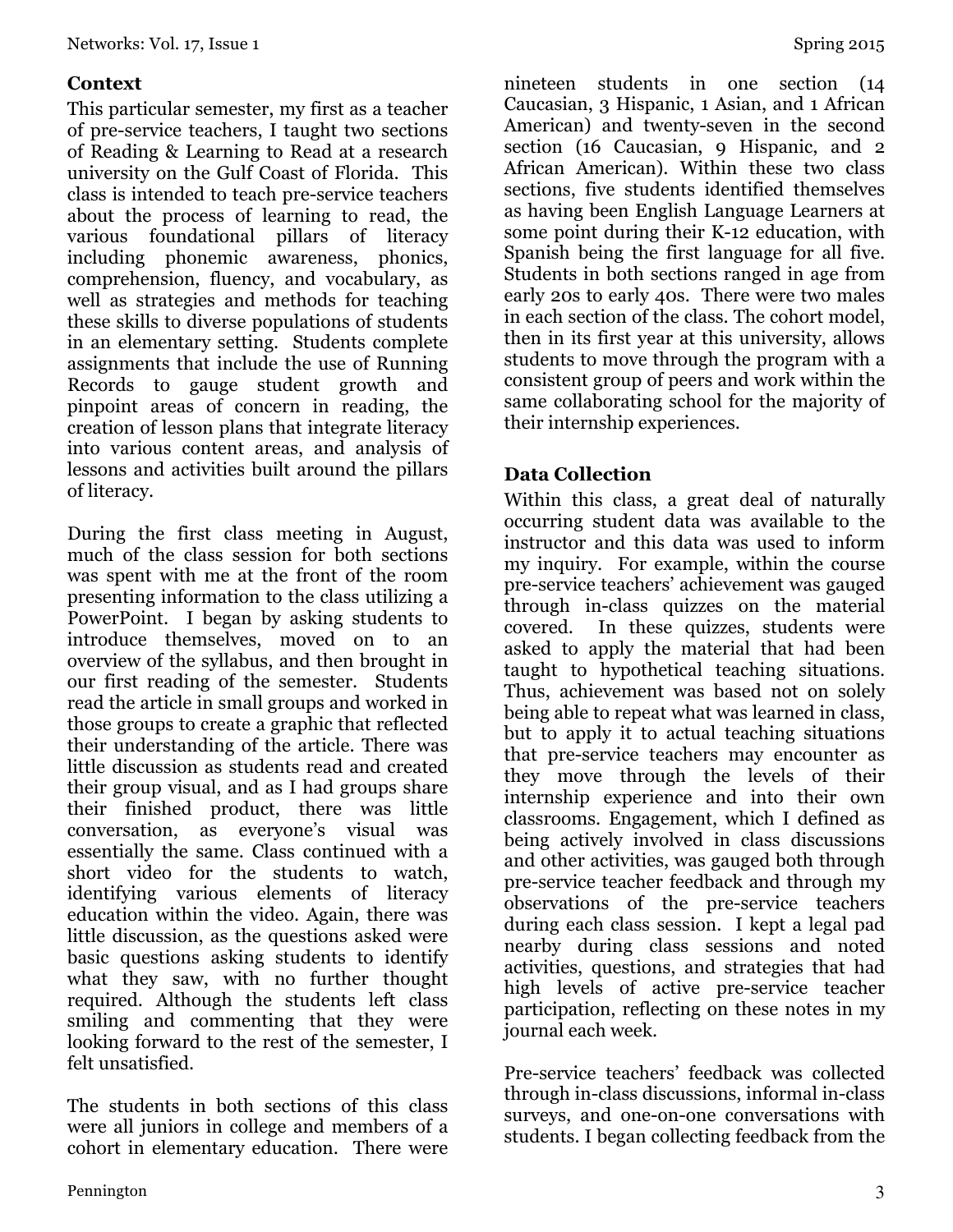pre-service teachers in my class during the fourth week of class, and began modifying my teaching based on the on-going analysis of that feedback the following week. This cycle of analysis using feedback and other data gathered from pre-service teachers continued for the remainder of the semester.

I also kept a research journal, in which I wrote weekly, to record my own observations and reflections on what was working within the class and what changes I felt would benefit the students based on my reflections of the class itself and reflection on the feedback I received from the pre-service teachers. I made it a habit to write in the journal after the Thursday class session, as this allowed me to reflect on the feedback I received as well as on the changes I made to the Thursday session based on the feedback from the Monday session. In addition to these sources of data, I had the opportunity to observe a more experienced instructor who teaches a different class in order to see another view of teaching at the college level.

In order to better gauge my own growth as an instructor, I also collected data from the inclass presentations that I used in class. These presentations were used within each class session as an outline of the information to share, questions to be discussed, and activities for the pre-service teachers to take part in during that class meeting. I gathered data about the number of videos and activities integrated into each week's presentation as well as the level of questioning I was engaging the pre-service teachers in within each week's presentation.

#### **Data Analysis**

I analyzed the student feedback data and my own notes and journal entries by looking for repeated words and phrases in these sources, highlighting words and phrases in the sources to identify repetition throughout data sources, and similarities and differences between sources (Ryan & Bernard, 2003). This analysis led to themes that I used for coding the data, including "use of modeling/

examples," "hands-on activities & practice," "application," and "pace."

In reviewing my journal, certain themes emerged in the changes I made to Reading and Learning to Read. The first theme that I noted regarded the use of a variety of activities within the class, as in this excerpt from my second journal entry:

I finally got to teach my first face-toface class of undergrads this morning (Thursday) and it went really well. I asked them to fill out an exit ticket with comments, questions, etc. and got some very good feedback. Among the high points, students commented:

"Interactive & cooperative assignments," "Sample project and practice grading with the rubric," "Good pacing," and "Different methods/strategies used to teach." I am relieved that there are already positive aspects to the methods I am using in class, and I will need to build on this strength to keep the class on track.

Based on this feedback, I evaluated my plans for class sessions, focusing on purposeful use of activities and videos. I talked to other instructors in the department and read through practitioner publications to add a variety of strategies and tools that I could integrate into my classes.

This theme, the use of a variety of activities, remained evident throughout my reflections on the workings of the class and on the feedback I received from pre-service teachers. In the seventh week of class, I commented in my journal:

On another note,…feedback continues to be positive when it comes to the use of videos and interactive activities in class. I've also noticed that the pre-service teachers appear more engaged when doing the activities, offering more comments and discussing the activities more with their classmates and me.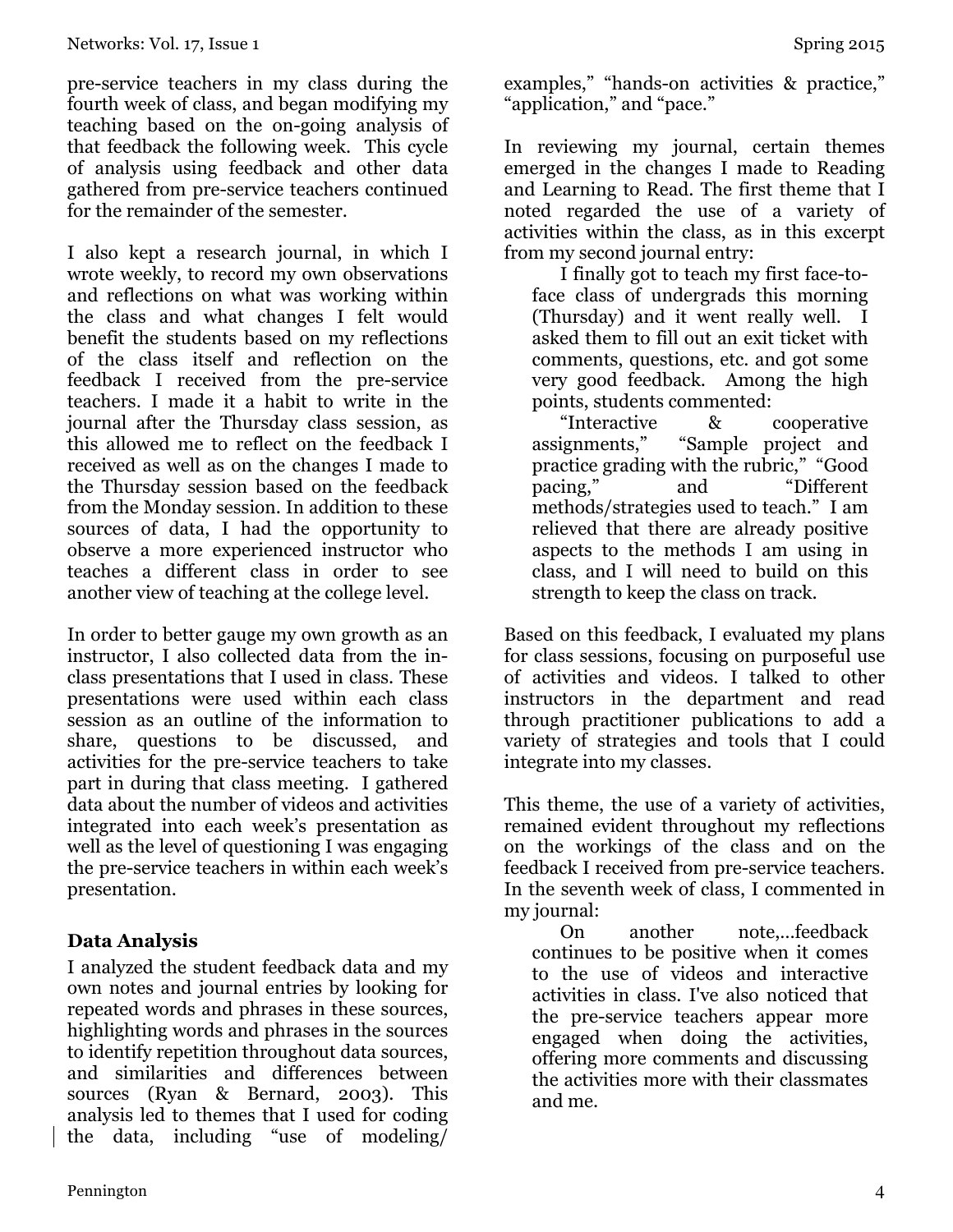Another theme that emerged as I analyzed my data was the need to increase the level of the questions being posed to the pre-service teachers in the class. Although the pre-service teachers were gaining a good understanding of the material taught in class, as shown through increasing quiz scores and in-class discussions, I wanted to ensure that they understood why the material was important, how to apply this material into classroom situations and how to modify the ideas and strategies being presented to meet the needs of various students. I had already noted the increased level of discussion the pre-service teachers engaged in when given hands-on activities to complete and videos to view, and commented in my journal that I felt I needed to "build on this strength to better prepare the pre-service teachers to put their new knowledge into action."

In the seventh week of the semester, I began focusing more on the questions I planned to pose to the pre-service teachers in my class sessions. I realized that, although the quizzes I prepared for the class consisted predominantly of higher level questions, the questions I posed in class tended toward basic knowledge questions. With a copy of Bloom's Taxonomy that I had used as a middle school teacher, I evaluated the questions I had previously created, removed some of the lower level questions, and added at least one to two higher level questions that would push the pre-service teachers to take their new knowledge and apply it to their own practice. This included evaluating curriculum materials and discussing how they could be modified to meet the needs of students of varying abilities and creating new activities to focus on various facets of literacy. My analysis and focus on integrating higher level questioning in each class session continued for the remained of the semester.

## **Findings**

A number of assertions emerged as I reviewed the data collected to answer my research question, "In what ways do the changes I

make in teaching an undergraduate Reading and Learning to Read Course, based on preservice teachers' feedback and my own observations/reflections, influence preservice teachers engagement and achievement within the class?" These assertions suggested the power of video and hands-on activities as teaching tools and the importance of the instructor's role in pushing students to engage in higher level thinking.

#### **Assertion One: Pre-service teacher engagement and achievement was strengthened as I integrated videos and other activities to model methods and strategies.**

Pre-service teacher engagement and achievement was strengthened as I integrated videos and other activities to model methods and strategies. For example, pre-service teachers in both class sections commented both on the videos integrated into the class presentations, which show the methods and strategies we have discussed that day being used in elementary classrooms, and on the other materials that I brought into class and modeled using with the pre-service teachers. Comments on the use of videos included:

I really like some of the videos we watch, it's really nice to see techniques being implemented.

I like the videos we watch in class because they give me a lot of great ideas for when I become a teacher.

The pre-service teachers saw the videos as a valuable modeling tool which helped them to better visualize the strategies and methods we discussed in class as they are used in a classroom. This also gave them models of specific activities using the strategies, enabling the pre-service teachers to make real connections between theory and practice. Comments on the activities used within the class sessions showed similar themes in both sections of the class.

…the fact that you give us time to practice the techniques that you teach us is truly invaluable.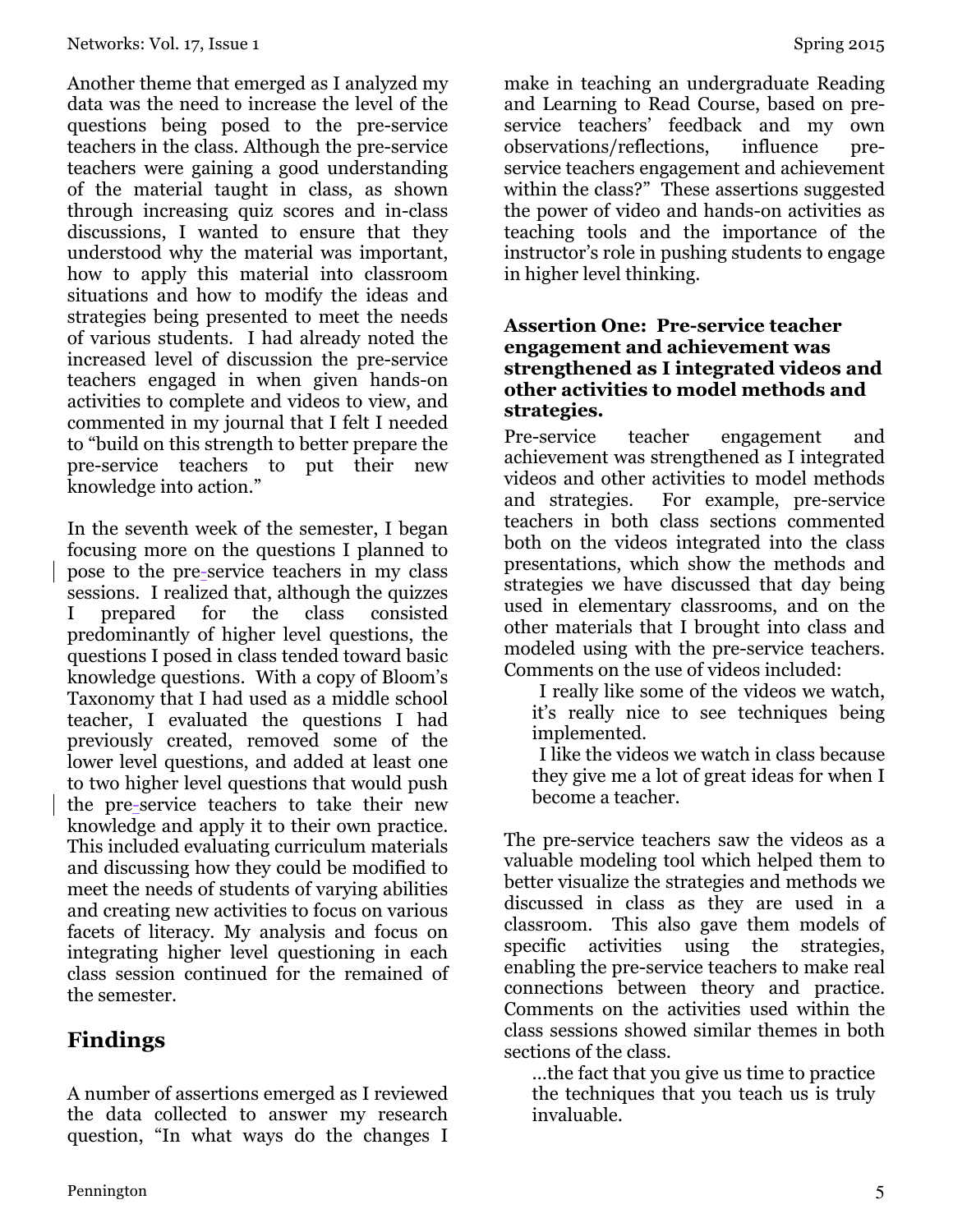| <b>Theme</b>               | <b>Comments from Thursday section</b>                                                                             | <b>Comments from Monday Section</b>                                                             |
|----------------------------|-------------------------------------------------------------------------------------------------------------------|-------------------------------------------------------------------------------------------------|
| Modeling/Examples          | "I really like some of the videos we watch,<br>it's really nice to see techniques being<br>implemented."          | "I like that yougive us great<br>examples/ideas"<br>"I like the videos we watch in class        |
|                            | "I like how you give us lots of examples<br>and show us how we can use materials for<br>when we become teachers." | because they give me a lot of great ideas<br>for when I become a teacher."                      |
| <b>Hands-on Activities</b> | "Allowing us to actually work on the                                                                              | "I love the fun activities we do because it's                                                   |
| & Practice                 | strategies in class helps. Not just talking<br>about them, but doing them!"                                       | preparing us and giving us an idea of<br>what to do."                                           |
|                            | "the fact that you give us time to practice"<br>the techniques that you teach us is truly                         | "I really like the activities we do. They get<br>us thinking"                                   |
|                            | invaluable."<br>"I enjoy doing the activities"                                                                    | "I like how you give us a chance to<br>practice the strategies we learn in class."              |
|                            | "I like being given resources and being<br>able to practice with the resources and<br>material."                  | "The activities are fun and informative. I<br>learn them better when I get to do it<br>myself." |
|                            | "I like when we do hands on                                                                                       | "I like the activities we do in class so that                                                   |
|                            | activitiesgets us more engaged."                                                                                  | it is modeling prior to us doing it in our<br>classroom.                                        |
|                            | "I like that we actually perform the                                                                              |                                                                                                 |
|                            | activities that we discuss in the lecture."                                                                       | "Having experienced the activity makes it                                                       |
|                            | "doing activities that actually put<br>strategies to use, it makes me feel                                        | a lot easier to explain in a lesson."                                                           |
|                            | confident about using the strategy in the<br>future."                                                             |                                                                                                 |
|                            | "I appreciate the opportunity to practice<br>strategies"                                                          |                                                                                                 |
| doing                      | activities that actually<br>put                                                                                   | creating activities that could be utilized with                                                 |

Table A. Comments about modeling and hands-on activities

strategies to use, it makes me feel confident about using the strategy in the future.

The activities are fun and informative. I learn them better when I get to do it myself.

Less lecture, more activities!

Again, the activities used in class were seen as a valuable use of class time, as they allowed the pre-service teachers to make connections between theory and practice, using and

creating activities that could be utilized with students in an elementary classroom setting. For additional comments, see Table A, separated by class section to show the similarities between the comments made by both class sections.

In feedback at the end of the semester, the changes I made were also recognized by the pre-service teachers as positive and beneficial. When asked to respond to the prompt, "How has my teacher changed over the course of this semester? How have these changes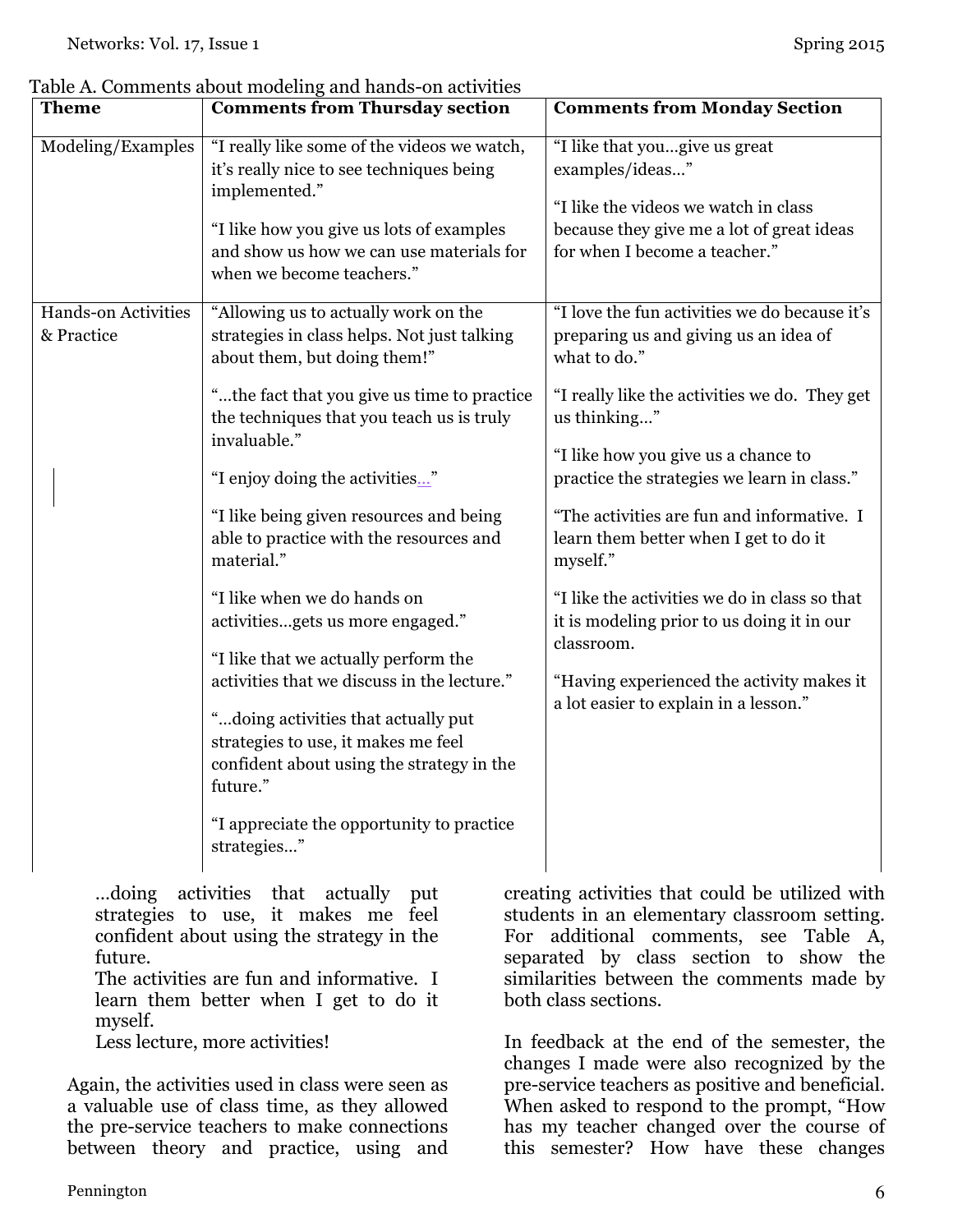affected you and your learning?" I received responses such as:

At first a lot of the class was lecture by you but as time has gone by we have become more involved as a class.

…it was more visual and we were more involved at the end.

I have noticed that you are allowing us to become more independent in learning.

I had made similar comments throughout the semester in my researcher's journal, having noted that the pre-service teachers seemed very engaged with the videos and activities given in class and that discussion following such examples showed a high level of understanding of the material. In one journal

Table B. Record of types of activities per week

entry, I noted:

The discussion after today's video was one of the most animated in class thus far. Some of the pre-service teachers were even up out of their chairs, so emphatic were they about the points they wanted to share with the class. The discussion reflected many differing ideas about the strategies observed.

In order to get a better idea of my use of videos and activities within each class session, I also analyzed the mix of video and activities I had used for each class session (see Table B). The number of videos I used in each class session stayed fairly consistent, and there

| Week           | <b>Videos</b>  | <b>Activities (involving hands-on</b><br>work and/or group<br>discussion) | <b>Higher Level Discussion Questions</b><br>(Whole class and/or small group,<br>independent of activities) |
|----------------|----------------|---------------------------------------------------------------------------|------------------------------------------------------------------------------------------------------------|
| $\mathbf{1}$   | $\overline{2}$ | $\mathbf{1}$                                                              | $\mathbf 0$                                                                                                |
| $\overline{2}$ | 3              | $\mathbf{1}$                                                              | $\mathbf 0$                                                                                                |
| 3              | 3              | $\mathbf{1}$                                                              | $\mathbf{1}$                                                                                               |
| $\overline{4}$ | $\mathbf{1}$   | $\mathbf{1}$                                                              | $\mathbf{1}$                                                                                               |
| 5              | 3              | $\overline{2}$                                                            | $\mathbf{2}$                                                                                               |
|                |                |                                                                           |                                                                                                            |
| 6              | 3              | 3                                                                         | $\mathbf{2}$                                                                                               |
| $\overline{7}$ | $\mathbf{1}$   | $\overline{2}$                                                            | 3                                                                                                          |
| 8              | $\overline{4}$ | $\overline{4}$                                                            | $\mathbf{1}$                                                                                               |
| 9              | $\mathbf{o}$   | $\mathbf{1}$                                                              | 3                                                                                                          |
| 10             | $\mathbf{1}$   | $\mathbf{1}$                                                              | 3                                                                                                          |
| 11             | $\mathbf 2$    | $\overline{2}$                                                            | $\overline{4}$                                                                                             |
| $12 - 13$      | 10             | $\overline{4}$                                                            | $\mathbf 1$                                                                                                |
| 14             | $\mathbf 0$    | 2 (5 stations=1 activity?)                                                | $\mathbf 2$                                                                                                |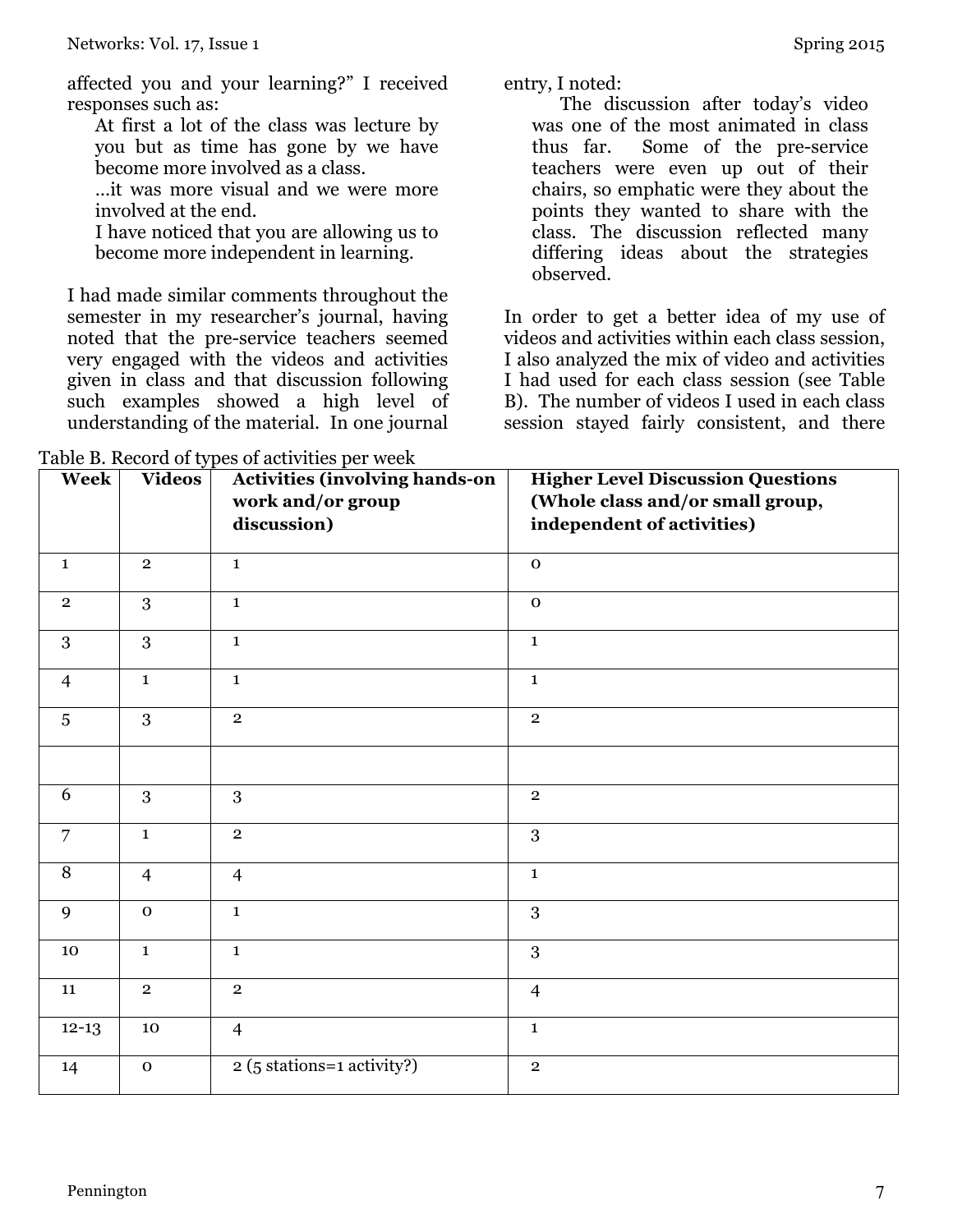were only two weeks in which videos were not utilized within class. There was, however, an increase in the number of activities that were utilized in each class session. In the first four weeks of class, there was only one activity per class session. I increased this in the following weeks, with two weeks during the rest of the semester in which only one activity was integrated into the lesson for that session. I also noticed as I looked over the presentations for the semester that I had succeeded in increasing the quality of the activities and discussion questions as the semester went on, pushing the pre-service teachers in my course toward higher level thinking, which I defined as being Bloom's (1956) taxonomy levels of application, analysis, synthesis, and evaluation. I will address this further in my next assertion.

Student feedback reflected a higher level of engagement in the class thanks to the increased integration of activities throughout the semester, a finding that was also reflected in my own notes and journal entries, but I was still unsure if student achievement had likewise increased. In looking at student achievement, I saw an increase in pre-service teacher quiz scores from the first quiz, which was taken at the beginning of the fifth course meeting (before any changes had been made in my teaching) and the second quiz, which the pre-service teachers completed in the ninth week of class. The class average for the two sections on the first quiz was 79.6%. On the second quiz, the average for both sections of the class jumped to 94%. Although I cannot claim that the increased engagement caused this increase in scores, it is clear that the changes I implemented did not have a negative effect on the achievement of the preservice teachers.

#### **Assertion Two: Pre-service teachers benefit by "pushing" their thinking about the video examples and sample activities presented during class.**

Although the use of videos appeared to strengthen student understanding of the methods and strategies discussed in class, I

also reflected that I could use this engagement to push them further in their thinking, prompting them with higher level questions that would push them to connect the material from the videos to their own practice. For example, in week one I had shown a short video clip featuring highlights from a kindergarten class's literacy block. After viewing, I presented the students with this discussion prompt: "Did this teacher incorporate the "Fab Five" in her classroom? How?" This prompt does ask the pre-service teachers to use the information we have learned about and discussed in that class session, but it does not go any further than the most basic levels of Bloom's (1956) Taxonomy, remembering and understanding.

I saw a similar level of questioning as I continued reviewing the activities and questions I had posed to the pre-service teachers, with many of them asking the preservice teachers to identify strategies and categorize activities within the five pillars of literacy. There was little application, analysis, synthesis, or evaluation within the questions being posed during class sessions.

Since the examples and videos were an area in which the pre-service teachers already showed a high level of engagement, I determined that this was an area I needed to strengthen and use to challenge the preservice teachers more within each class session. I determined to engage the preservice teachers in higher level thinking more consistently during class sessions when discussing video segments and engaging in other activities.

Once I had made this a priority in my teaching, the questions I posed to the preservice teachers in my class became more focused on higher levels of Bloom's taxonomy, asking them to respond to more questions that began with "why," and also asking the pre-service teachers to adapt and modify the ideas and examples presented. One example of this is in the discussion questions I posed to the pre-service teachers after viewing a video clip showing reading strategies in a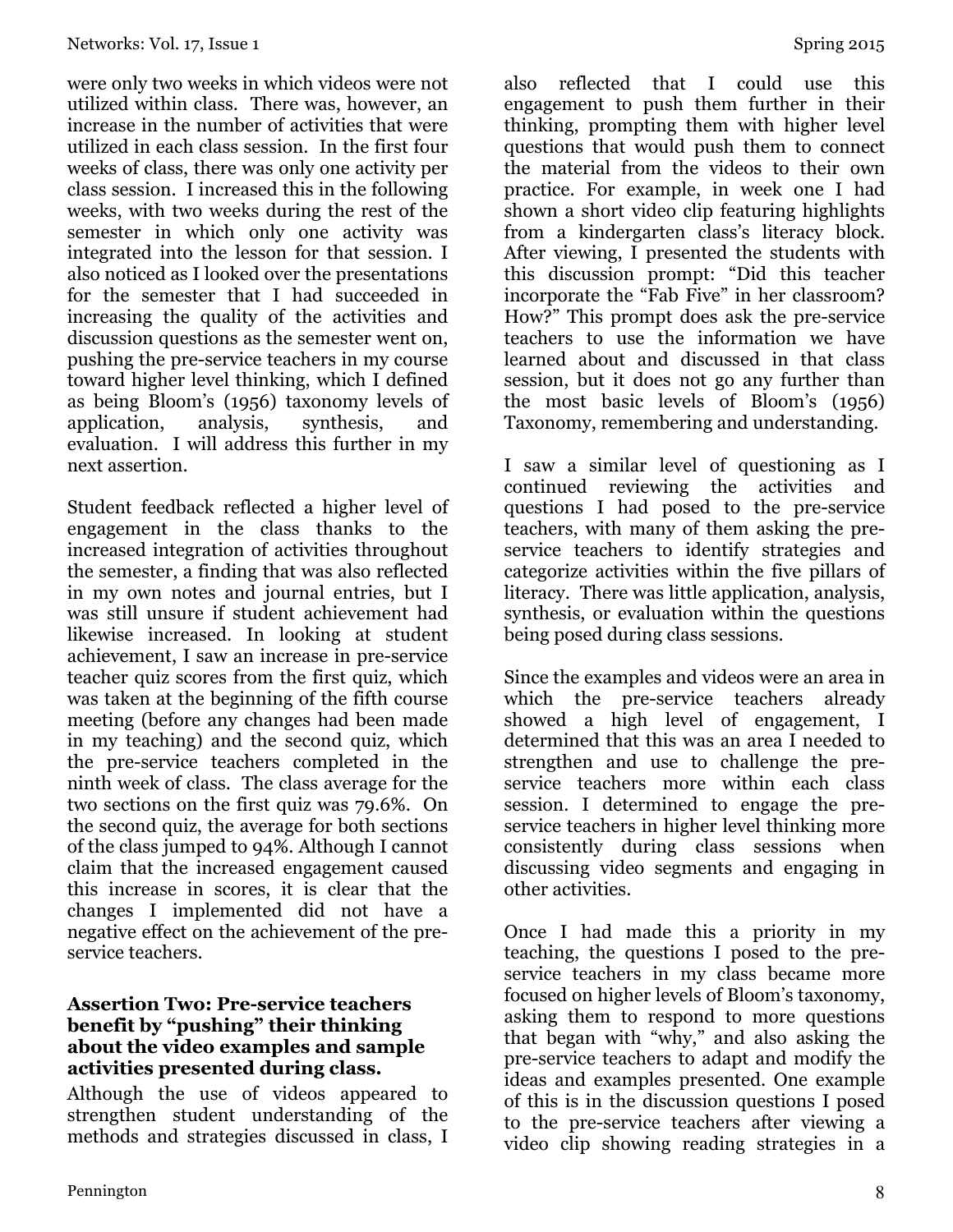variety of K-2 classrooms during the ninth week of the semester. In addition to questioning the pre-service teachers about the strategies they saw used in the video clip (remembering and understanding), I also asked them to reflect on what they might have done differently (evaluating and applying), why the teachers in the video chose those particular strategies (analyzing and evaluating), and how the strategies they saw in use would need to be modified for higher grade levels (applying). In addressing these questions, pre-service teachers engaged in more of a discussion, exchanging and building upon the ideas of their classmates. This was different from previous experiences in class in which the pre-service teachers had responded to questions with answers straight from the material but had not engaged in any further discussion of the material or inserted their own thoughts into their responses.

Another example of the higher level questions I posed to the pre-service teachers was during a centers activity the last week of class, during which they experienced a number of centers that had been created for helping build vocabulary and comprehension skills. After rotating through the centers, the pre-service teachers were asked to choose one of the centers and modify it for a different grade level and to fit into a content area (science, social studies, mathematics) while still working with the same area of literacy (vocabulary or comprehension). This engaged students in applying information they had learned earlier in the semester to a new task to create an activity that integrated a handson approach to literacy into a content area of their choice. These changes also tied into an area of improvement that had been recommended by the pre-service teachers; integrating more activities that allowed them to transfer the material we were learning in class to "real life" classroom applications.

## **Discussion**

In the process of this inquiry, I have reevaluated my preconceived notions about

teaching at the college level. Many of the changes I made, such as integrating more hands-on activities, modeling, and higher level questioning, are strategies that I had used regularly as a classroom teacher in a middle school. Looking back, I realize that although I need to adapt these strategies to meet the needs of this new level of student, the core of teaching is still very similar to my prior experience. The style of teaching that I found myself integrating into my new classroom environment is greatly different from my own experiences as a college undergraduate; indeed, the heavy lecture method that I originally brought in is a far cry from the mix of activities, discussions, and occasional lecture that now forms my current approach to teaching in the college classroom. In being reflective and responsive to my students, I discovered that the way I was taught is not necessarily the most effective way. This idea of being a reflective practitioner and inviting and responding to student feedback is one that could prove beneficial to others just beginning their journey into teaching at the college level.

Unlike my middle school students, whose suggestions often focused on reducing the workload in the classroom, the pre-service teachers in my undergraduate class made suggestions that focused the workload in ways that would better help them understand and apply the information they were learning. However, in working with both levels of student, an important point remained consistent: in order to help my students achieve success, I must model the strategies for them and give them opportunities to apply new knowledge to increase their understanding. "Do as I say, not as I do" is not a valid model for educating pre-service teachers. Evidence from this study reiterates the need for the teacher educator to actively embody the dispositions they want to see in the pre-service teachers they train, showing the power of the strategies and methods that work best by incorporating them into their own teaching. I will continue to use student feedback to guide my teaching in the semesters to come, as it has improved my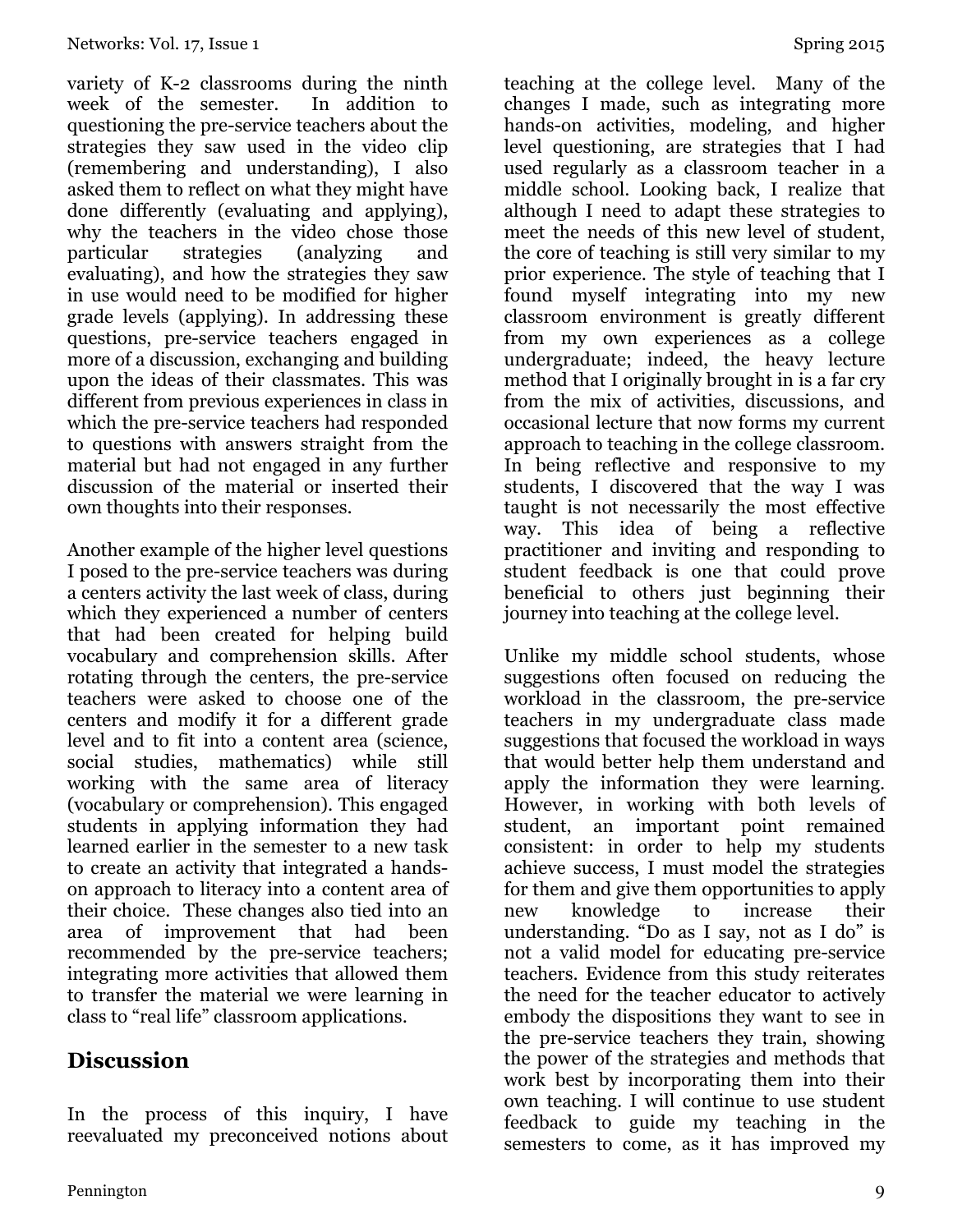teaching as well as benefitting the pre-service teachers in my classes.

One of the unexpected benefits to my inquiry this semester is that the pre-service teachers had an opportunity to see me engage in reflective practice. I told them about my inquiry and encouraged their feedback throughout the semester. They, in turn, noticed that I was actually making changes based on that feedback, which encouraged them to continue offering their feedback as the semester continued. One of the preservice teachers summarized this best:

As an intern I am told to reflect and to plan accordingly but it is rare that I actually see an in-practice teacher do so. I have learned in watching you that there is a real benefit in modifying lessons and I have noticed how doing so has changed your teaching style.

Next semester, as I will have the opportunity to both teach pre-service teachers and supervise them in their internship experience, I would like to inquire into my ability to instill an inquiry stance into their practice.

If the cultivation of this inquiry stance is to become a key outcome of my own practice, as well as our undergraduate teacher education program, I will need to make changes within my teaching as well as offer insights to our program development efforts. The response of the pre-service teachers to my inquiry process was positive and supports the strength of explicit modeling within the program. Being clear about my own inquiry, the reasons behind it, and my progress during the semester gave the pre-service teachers a view of the process in action and allowed them to see the power of reflective teaching from the perspective of a student. As the program continues to grow, including the pre-service teachers in discussions regarding ongoing practitioner inquiry that is taking place within the department is one way in which this modeling of an inquiry stance can be better integrated and supported.

One change that I feel will strengthen an inquiry stance within the pre-service teachers I teach is to guide them through the process of creating their own inquiry. This can easily be done through the observation and coaching process already in place within the internship aspect of the program. Postobservation conferences give the internship supervisor an opportunity to lead the preservice teacher toward his/her own wonderings and create a plan to find answers to these questions. This process needs to be on-going in order to aid pre-service teachers in seeing inquiry not as an assignment, but "as a way of teaching that extends across the

## **References**

Lytle, 1999, p. 17).

Bloom B. S. (1956). *Taxonomy of educational objectives: Handbook I: The cognitive domain.* New York: David McKay Co Inc.

professional life span" (Cochran-Smith &

- Cochran-Smith, M. & Lytle, S.L. (1999). The teacher research movement: A decade later. *Educational Researcher*, 28(7), 15-25.
- Cunningham, P.M. & Allington, R.L. (2011) *Classrooms that work: They can all read and write.* New York: Pearson Education, Inc.
- Dana, N.F. & Yendol-Hoppey, D. (2009) *The reflective educator's guide to classroom research: Learning to teach and teaching to learn through practitioner inquiry.* Thousand Oaks, CA: Corwin Press.
- Dewey, J. (1904). The relation of theory to practice in education. In M. Cochran-Smith, S. Feiman-Nemser, D.J. McIntyre, & K. Demers (Eds.), *Handbook of research on teacher education: Enduring questions in changing contexts,* third edition (pp. 269-289). New York: Routledge.
- Heaton, R. and Mickelson, W. (2002) The learning and teaching of statistical